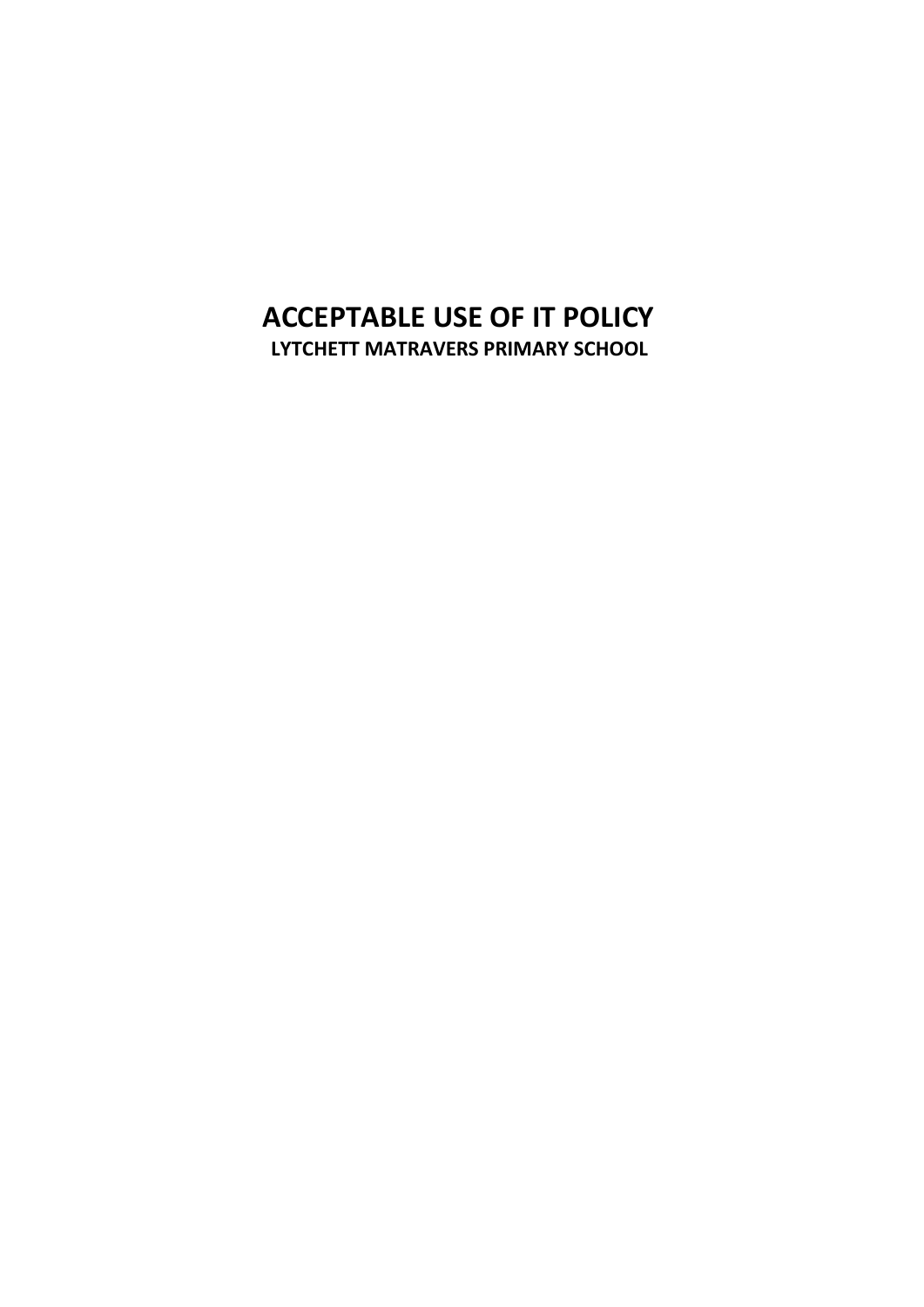Digital technologies have become integral to the lives of children and young people, both within schools and outside school. These technologies are powerful tools, which open up new opportunities for everyone. These technologies can stimulate discussion, promote creativity and stimulate awareness of context to promote effective learning. People should have an entitlement to safe access at all times.

This Acceptable Use Policy is intended to ensure:

• That people will be responsible users and stay safe while using the internet and other digital technologies for educational, personal and recreational use.

• That school systems and users are protected from accidental or deliberate misuse that could put the security of the systems and users at risk.

The school will try to ensure that everyone has good access to digital technologies to enhance their learning and will, in return, expect them to agree to be responsible users.

## **Terms of Use**

• **Responsibility**: School IT systems must be used in a responsible way, to ensure that there is no risk to your safety or to the safety and security of the IT systems and other users.

• **Monitoring**: The school will monitor use of the systems, devices and digital communications.

• **Vandalism**: Please report any cases of vandalism to the IT support team/School/Trust, and appropriate action will be taken by the school to recover any costs for loss or damage. In case of students vandalising any equipment, parents may potentially be asked to pay for any damaged equipment.

• **Personal Use:** The school systems and devices are primarily intended for educational use and you cannot use them for personal or recreational use unless you have permission.

• **Own Devices:** If allowed to use your own devices in school, you agree to follow the rules set out in this agreement, in the same way as if you were using school equipment.

• **Concerns**: If you have any concerns about the validity of an email (due to the risk of the attachment containing viruses or other harmful programmes), please inform the IT support team immediately.

• **Data Security & Retention**: Data is backed up **DAILY.** If you should accidentally delete/lose files in your folder or shared area, please inform the ICT support team immediately so that they can check if it can be recovered.

|                        | <b>DOs</b>                                 | <b>DONTs</b>                                                                                   |
|------------------------|--------------------------------------------|------------------------------------------------------------------------------------------------|
|                        | Keep usernames and passwords safe and •    | Do not share it, or use any other person's                                                     |
| secure                 |                                            | username and password.                                                                         |
|                        |                                            | Do not write down or store a password                                                          |
|                        |                                            | where it is possible that someone will steal it.                                               |
|                        | Be aware of "stranger danger", when        | Do not disclose or share personal                                                              |
| communicating on-line. |                                            | information about yourself or others when online                                               |
|                        |                                            | (this could include names, addresses, email                                                    |
|                        |                                            | addresses, telephone numbers, age, gender,                                                     |
|                        |                                            | educational details, financial details etc.)                                                   |
|                        | Report any unpleasant or inappropriate     | Do not make large downloads or uploads                                                         |
|                        |                                            | material, messages, or anything that makes youthat might take up internet capacity and prevent |
|                        | feel uncomfortable when you see it online. | other users from being able to carry out their                                                 |
|                        |                                            | work.                                                                                          |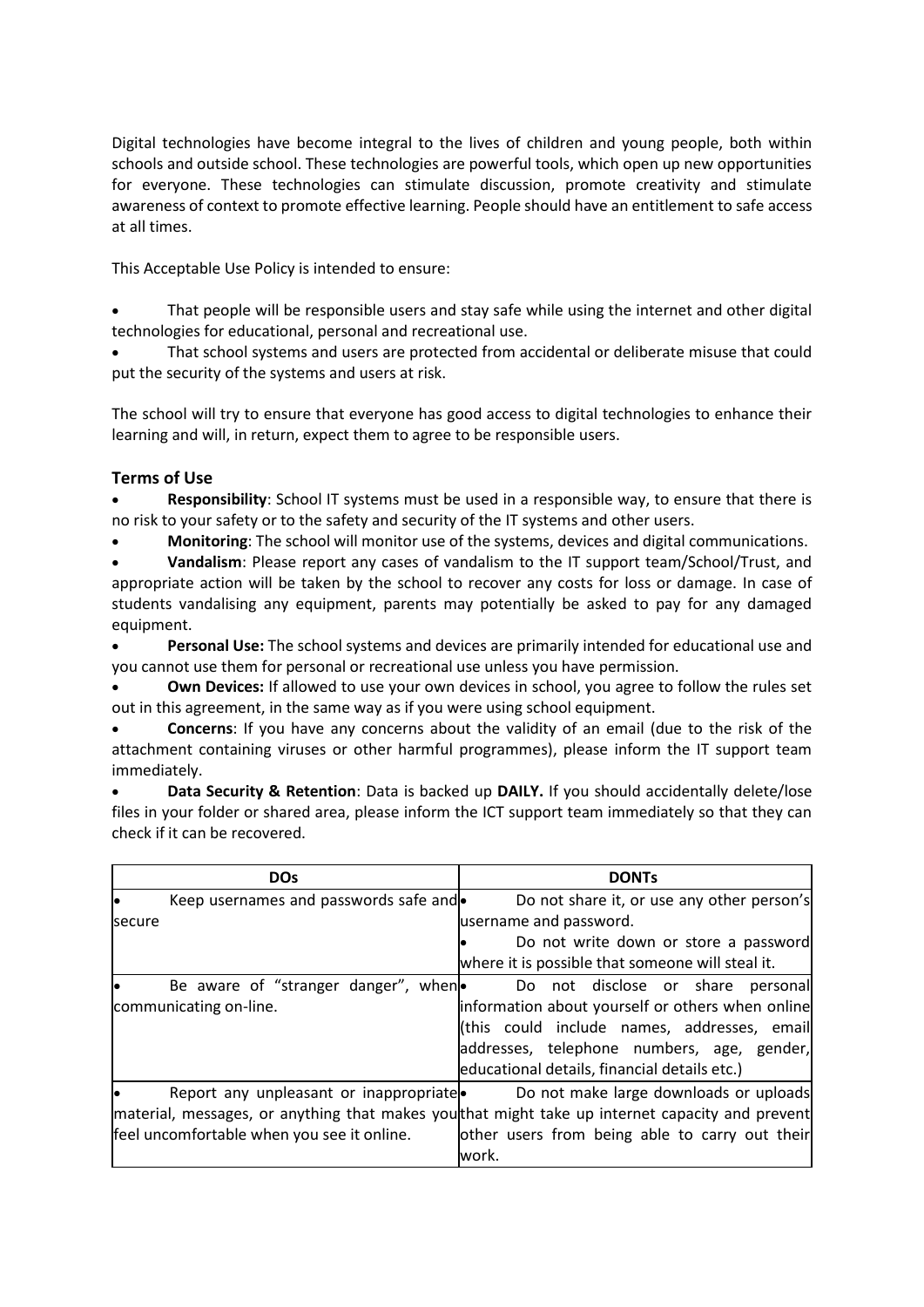| $\bullet$          | Respect others' work and property                                                                                                                                                       | Do not access, copy, remove or otherwise<br>alter any other user's files, without the owner's<br>knowledge and permission.                                                                                                         |
|--------------------|-----------------------------------------------------------------------------------------------------------------------------------------------------------------------------------------|------------------------------------------------------------------------------------------------------------------------------------------------------------------------------------------------------------------------------------|
| happened.          | Report any damage or faults involving.                                                                                                                                                  | Do not take or distribute images of anyone<br>equipment or software, however this may have without their permission.                                                                                                               |
| may need to access | Ensure that you use any remote access .                                                                                                                                                 | Do not try to upload, download or access<br>systems from safe locations where you cannot any materials which are illegal or inappropriate or<br>compromise any sensitive information that you may cause harm or distress to others |
|                    | Lock screen if away from desk                                                                                                                                                           | Do not use any programmes or software<br>that might bypass the filtering/security systems in<br>place to prevent access to inappropriate content.                                                                                  |
|                    | Staff to notify of change in circumstances .<br>e.g. address/bank details annually                                                                                                      | Do not open any hyperlinks in emails or<br>any attachments to emails, unless from a trusted<br>person/organisation who sent the email.                                                                                             |
|                    | Use secure systems for file transfers<br>stored on the school network and provide the<br>location to the person so they can access it from<br>there, rather than emailing the document. | Do not send emails with personal details<br>and/or sharing. Where possible keep all files that could identify a data subject                                                                                                       |
|                    |                                                                                                                                                                                         | Do not forward emails to home<br>computers or personal email addresses<br>Do not leave documents in vehicles<br>When using social media, do not share<br>information that can identify a data subject<br>without permission        |

# **School Specific Systems**

## *Email*

You will be provided with an email address by the School, and the expectation is that you will use this facility for legitimate educational and research activity. You are expected to use email in a responsible manner. The sending or receiving of messages which contain any material that is of a sexist, racist, unethical, illegal or likely to cause offence should not take place.

Remember when sending an email to:

Be polite - never send or encourage others to send abusive messages.

• Use appropriate language - remember that you are a representative of the School on a global public system. What you say and do can be viewed by others. Never swear, use vulgarities or any other inappropriate language.

• Do not reveal any personal information about yourself or anyone else, especially home addresses, personal telephone numbers, usernames or passwords. Remember that electronic mail is not guaranteed to be private.

• Consider the file size of an attachment, files exceeding 1MByte in size are generally considered to be excessively large and you should consider using other methods to transfer such files.

• Do not download or open file attachments unless you are certain of both their content and origin. File attachments may contain viruses that may cause loss of data or damage to the School network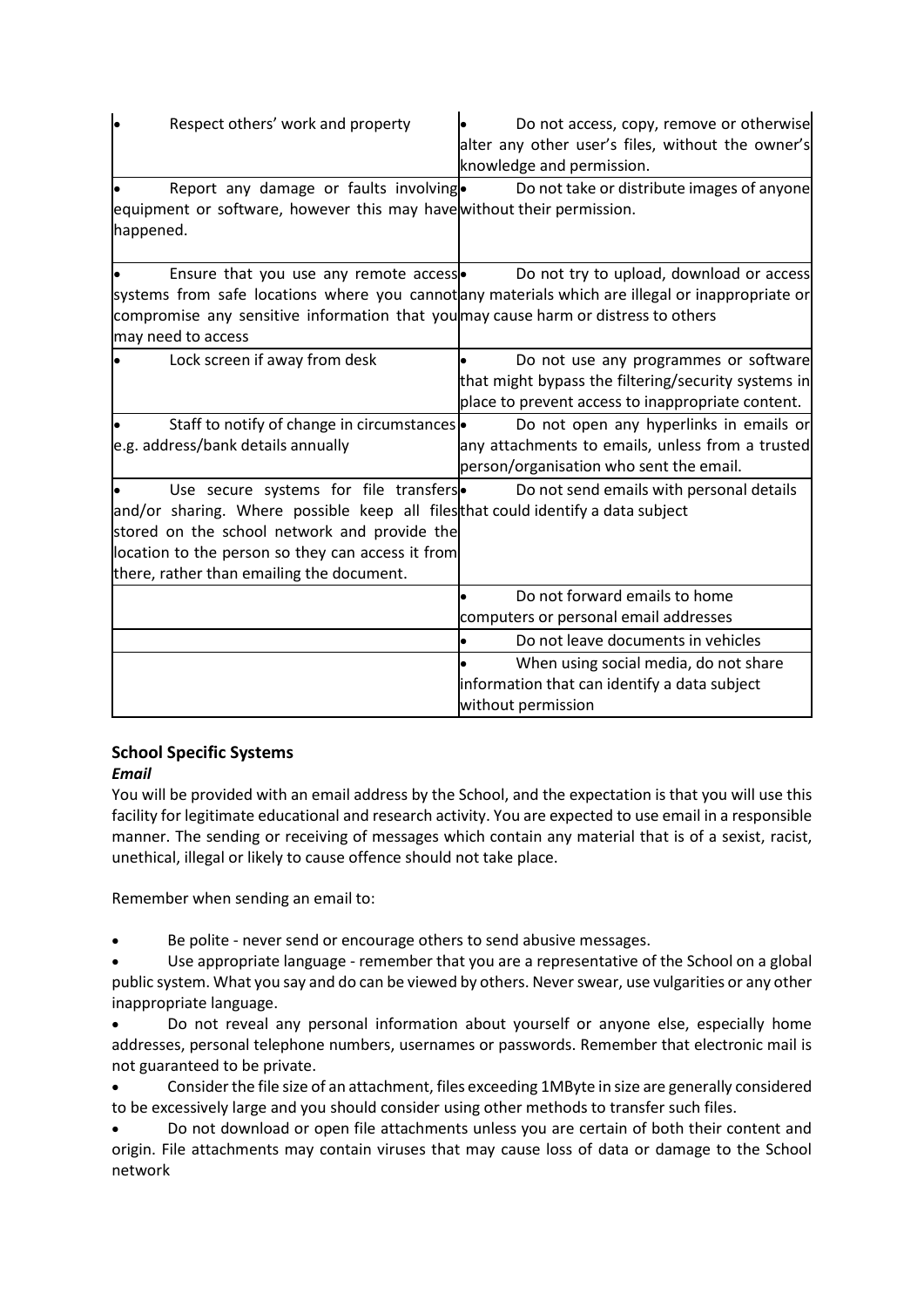#### *Remote Access*

The school offers remote access to **STAFF** members, and appropriate use of this technology is important.

The remote access system will enable users to access their documents and some school programs from anywhere they have internet access. Users are expected to use the remote systems in a safe and secure manner ensuring all data is kept secure and on the school storage systems for backup and compliance. School data must not be stored on any system other than issued equipment.

All issued laptops will be encrypted and the IT support team will be able to track the device when it is off the school premises.

Any breach or misuse of this technology will lead to disciplinary procedures.

#### *Printers and Consumables*

Printers are provided across the school for use by staff and students. Students/Staff are provided with a code that they must keep private and use it to release the print jobs. You must use the printers sparingly and for school purposes only.

All printer use is recorded and monitored and therefore if you deliberately use the printer for noneducation or offensive material you will be subject to the behaviour management measures of the school.

A printer security and accounting system is in operation across the school. This facility is used to monitor staff and student use. Where students are unable to act responsibly when using the printing services, their use of these facilities will be removed. Staff must not allow students to use their codes to access the printers

Facilities are provided in as unrestricted manner as possible to offer the best possible quality of service. It is the users' responsibility to ensure that they comply with the policy.

Usage of school systems is subject to agreement to abide by this policy and any breach of the conditions will be dealt with in line with the school behaviour and/or disciplinary procedure:

- A warning
- A removal of access to services and/or devices i.e. internet, email, school computers and mobile devices
- Letter home to parents
- Consequences such as SLT Detention/an official warning added to personnel file

In more serious cases or persistent breaches of this policy:

- Parents called into school
- Report to the school Governors
- Report to appropriate external agencies like the Police, CEOP or Trade Union
- Consequences such as Inclusion/Exclusion for students or disciplinary action for staff

All students must agree to the terms of this policy and a signed agreement by the parents. Failure to do so will result in no access to the systems.

All staff must sign and return this policy where it will be kept on their personnel file.